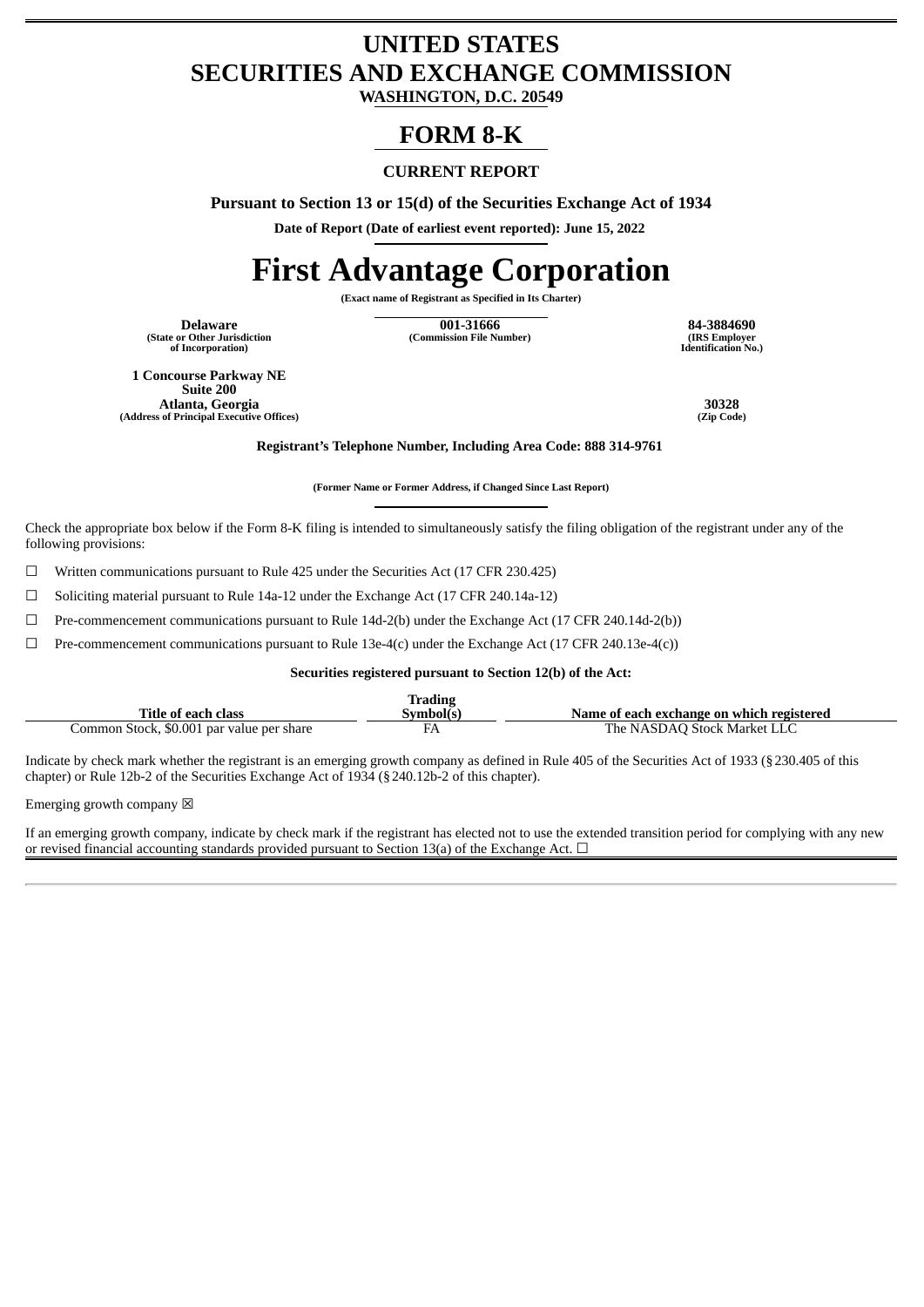#### Item 5.02 Departure of Directors or Certain Officers; Election of Directors; Appointment of Certain Officers; Compensatory Arrangements of **Certain Officers.**

On June 17, 2022, the Board of Directors (the "Board") of First Advantage Corporation (the "Company"), upon the recommendation of its Nominating and Corporate Governance Committee, increased the size of the Board from seven to eight members and elected Bridgett R. Price to fill the vacancy so created, both effective June 17, 2022. Dr. Price was elected to serve as a Class II director, which class will stand for re-election at the Company's 2023 annual meeting of stockholders. The Board also appointed Dr. Price to serve on the Audit Committee of the Board, replacing Ms. Bianca Stoica.

The Board has affirmatively determined that Dr. Price is independent under the guidelines for director independence set forth in the Company's Corporate Governance Guidelines, Section 10A(m)(3) of the Securities Exchange Act of 1934, as amended (the "Exchange Act", and under all applicable standards of the Nasdaq Stock Market LLC, including with respect to Audit Committee service and is qualified to serve on the Audit Committee.

Dr. Price has no arrangements or understandings with any other person pursuant to which she was selected as a director. Dr. Price has no direct or indirect material interest in any transactions that would require disclosure under Item 404(a) of Regulation S-K.

In connection with her service as a non-employee director, Dr. Price will receive the Company's customary non-employee director compensation in accordance with the First Advantage Corporation Non-Employee Director Compensation Policy attached as Exhibit 10.8 to the Company's Annual Report on Form 10-K for the year ended December 31, 2021, filed on March 23, 2022. Dr. Price also entered into the Company's customary indemnification agreement for directors.

#### **Item 5.07 Submission of Matters to a Vote of Security Holders.**

On June 15, 2022, the Company held its 2022 Annual Meeting of Stockholders (the "Annual Meeting"). At the Annual Meeting, 145,496,253 shares of the Company's common stock, or approximately 95% of the 152,982,128 shares entitled to vote at the Annual Meeting, were present in person or by proxy and voted on the following two proposals, each of which is described in more detail in the Company's definitive proxy statement for the Annual Meeting, dated April 28, 2022.

*Item 1-Election of Directors.* The stockholders elected the individuals listed below as Class I directors to serve on the Company's Board of Directors for a three-year term expiring in 2025. The voting results were as follows:

| <b>Name</b>          | Votes For   | <b>Votes Withheld</b> | <b>Broker Non-Votes</b> |
|----------------------|-------------|-----------------------|-------------------------|
| <b>Scott Staples</b> | 124,094,342 | 12,283,800            | 9,118,111               |
| Susan R. Bell        | 123,825,673 | 12,552,469            | 9,118,111               |

*Item 2-Ratification of Independent Registered Public Accounting Firm.* The stockholders ratified the appointment of Deloitte & Touche LLP as the Company's independent registered public accounting firm for the fiscal year ending December 31, 2022. The voting results were as follows:

| Votes For   | Votes<br>Against | Abstained<br>Votes | <b>Broker Non-Votes</b> |
|-------------|------------------|--------------------|-------------------------|
| 145,257,697 | 211,922<br>711   | 26,634             | N/A                     |

#### **Item 7.01 Regulation FD Disclosure.**

On June 17, 2022, the Company issued a press release announcing Dr. Price's appointment as a new director. The full text of the press release is furnished as Exhibit 99.1 hereto and incorporated herein by reference.

The information furnished under this Item 7.01, including Exhibit 99.1, shall not be deemed "filed" for purposes of Section 18 of the Exchange Act, or otherwise subject to the liabilities under that section and shall not be deemed to be incorporated by reference into any filing under the Securities Act of 1933, as amended or the Exchange Act, except as otherwise expressly stated by specific reference in any such filing.

#### **Item 9.01 Financial Statements and Exhibits.**

#### **(d) Exhibits.**

| Exhibit No. | Description                                                                  |
|-------------|------------------------------------------------------------------------------|
| ن 99        | Press Release of First Advantage Corporation dated June 17, 2022.            |
| 104         | Cover Page Interactive Data File (embedded within the Inline XBRL document). |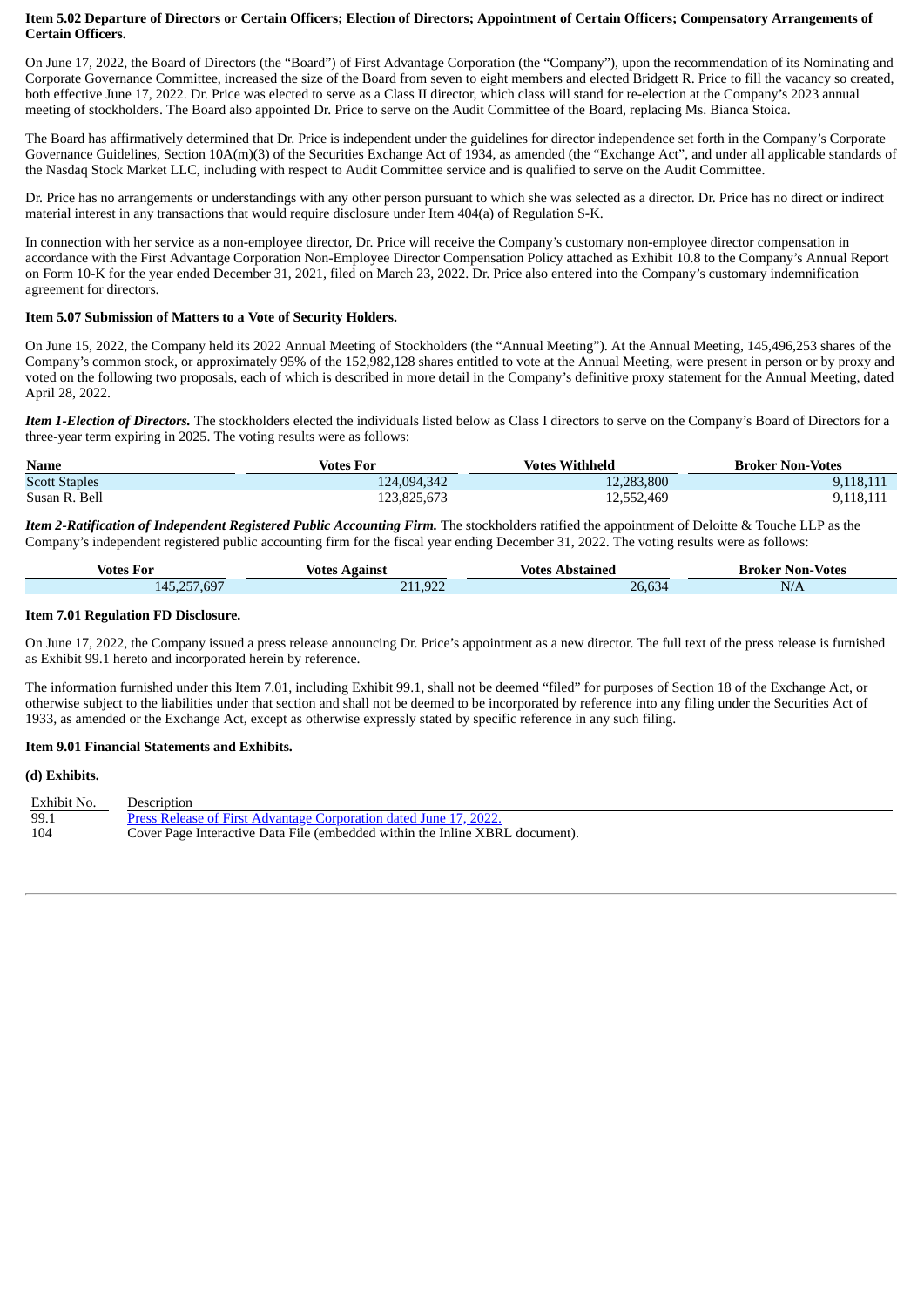## **SIGNATURES**

Pursuant to the requirements of the Securities Exchange Act of 1934, the registrant has duly caused this report to be signed on its behalf by the undersigned thereunto duly authorized.

## FIRST ADVANTAGE CORPORATION

Date: June 17, 2022 **By:** /s/ David L. Gamsey

David L. Gamsey Executive Vice President & Chief Financial Officer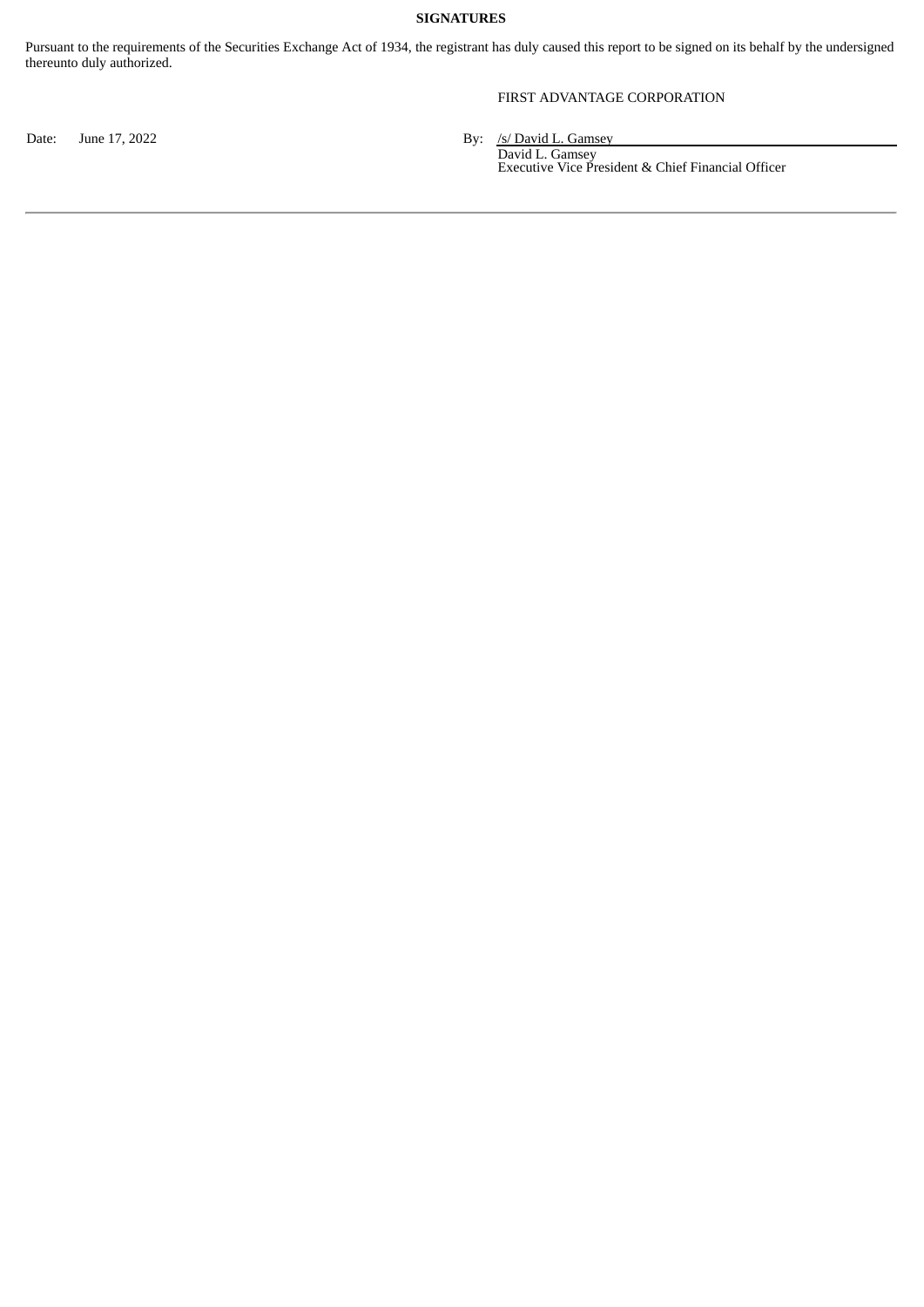<span id="page-3-0"></span>

# **First Advantage Expands Board of Directors with Appointment of Bridgett Price**

ATLANTA, June 17, 2022 – First Advantage Corporation (NASDAQ: FA), a leading global provider of technology solutions for screening, verifications, safety, and compliance related to human capital, today announced the appointment of Bridgett Price to the Board of Directors as an independent director and member of the Audit Committee. With the addition of Dr. Price, the Company's Board of Directors now has eight members.

"We are very pleased to welcome Bridgett as an independent director" said Joe Osnoss, Chairman of the Board. "Bridgett's impressive experience as a human resources leader across geographies and sectors provides her with valuable perspectives on how clients use First Advantage's technology solutions, as well as how our sector will continue to evolve and grow."

"I am honored to join the First Advantage Board of Directors at such an exciting time in the Company's trajectory," said Dr. Price. "I look forward to working with the team as we help customers compete for talent and manage their human capital-related risk in today's dynamic jobs market."

Dr. Price is currently the Global Human Resources Officer for Consumer, Development, and Operations disciplines at Marriott International, which she joined in 2000. From 2009 to 2016, she was based in London as the Chief Human Resources Officer for Europe. Dr. Price has held a variety of human resources executive positions in Fortune 500 hospitality and consumer products companies and is recognized for her leadership and expertise with major global transformational initiatives. She also served as a Major in the United States Air Force and taught Psychology and Leadership courses at the U.S. Air Force Academy in Colorado Springs, Colorado. Dr. Price earned her Ph.D. in Educational Leadership and Policy Studies from Arizona State University and Master of Science in Education and Counseling Psychology from the University of Southern California. She is a board member of the News Literacy Project where she is the Board Chair for the News Literacy Project Talent & Diversity Committee.

## **About First Advantage**

First Advantage (NASDAQ: FA) is a leading global provider of technology solutions for screening, verifications, safety, and compliance related to human capital. The Company delivers innovative solutions and insights that help customers manage risk and hire the best talent. Enabled by its proprietary technology, First Advantage's products and solutions help companies protect their brands and provide safer environments for their customers and their most important resources: employees, contractors, contingent workers, tenants, and drivers. Headquartered in Atlanta, Georgia, First Advantage performs screens in over 200 countries and territories on behalf of its more than 33,000 customers. For more information about First Advantage, visit the Company's website at https://fadv.com/.